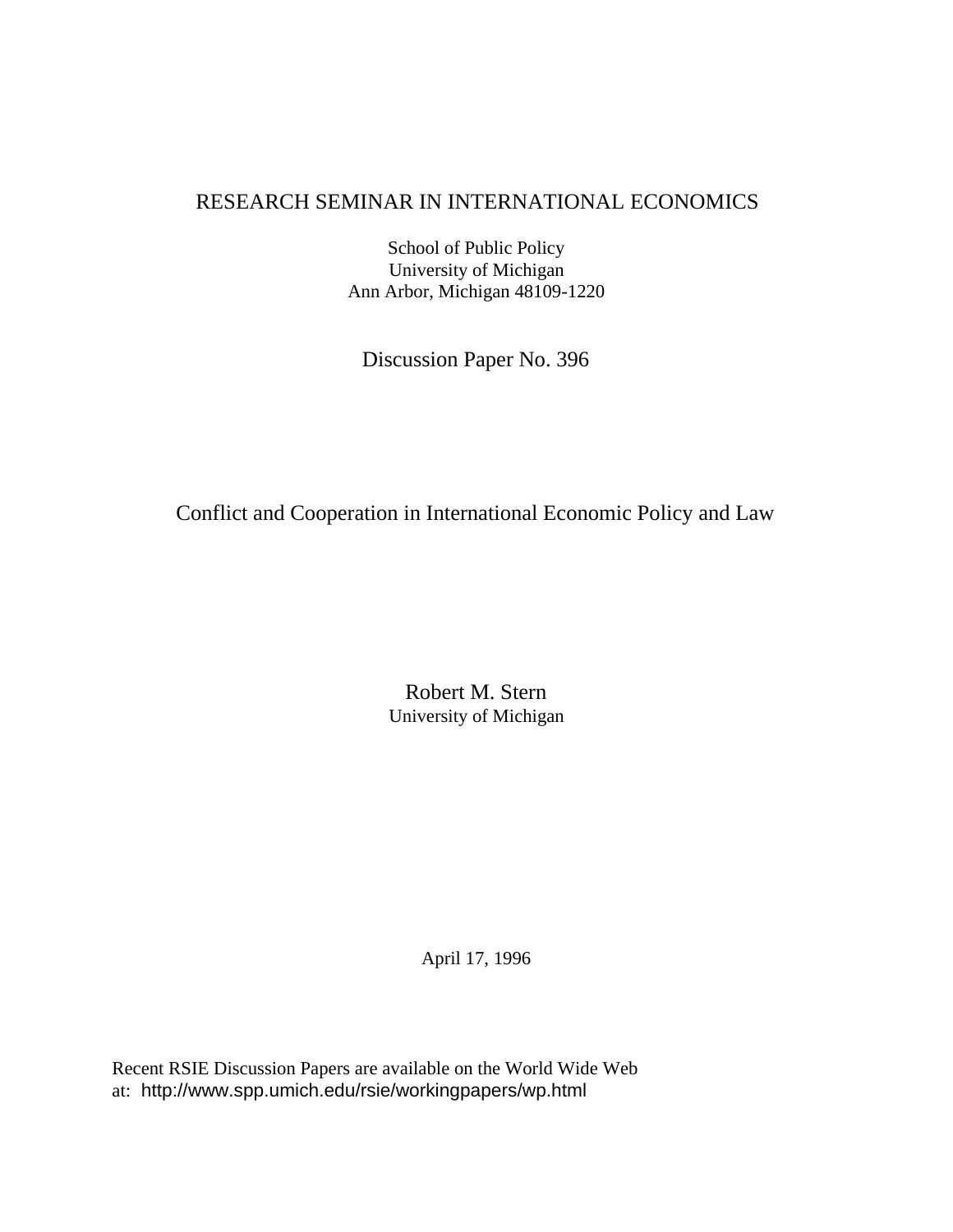h:\stern\mnscpts\conflict.doc - April 17, 1996

# **CONFLICT AND COOPERATION IN INTERNATIONAL ECONOMIC POLICY AND LAW**

**Robert M. Stern Professor of Economics and Public Policy University of Michigan**

**April 17, 1996**

**Address correspondence to: Robert M. Stern School of Public Policy University of Michigan 440 Lorch Hall Ann Arbor, MI 48109-1220**

**Tel. 313-764-2373 Fax 313-763-9181 E-mail rmstern@umich.edu**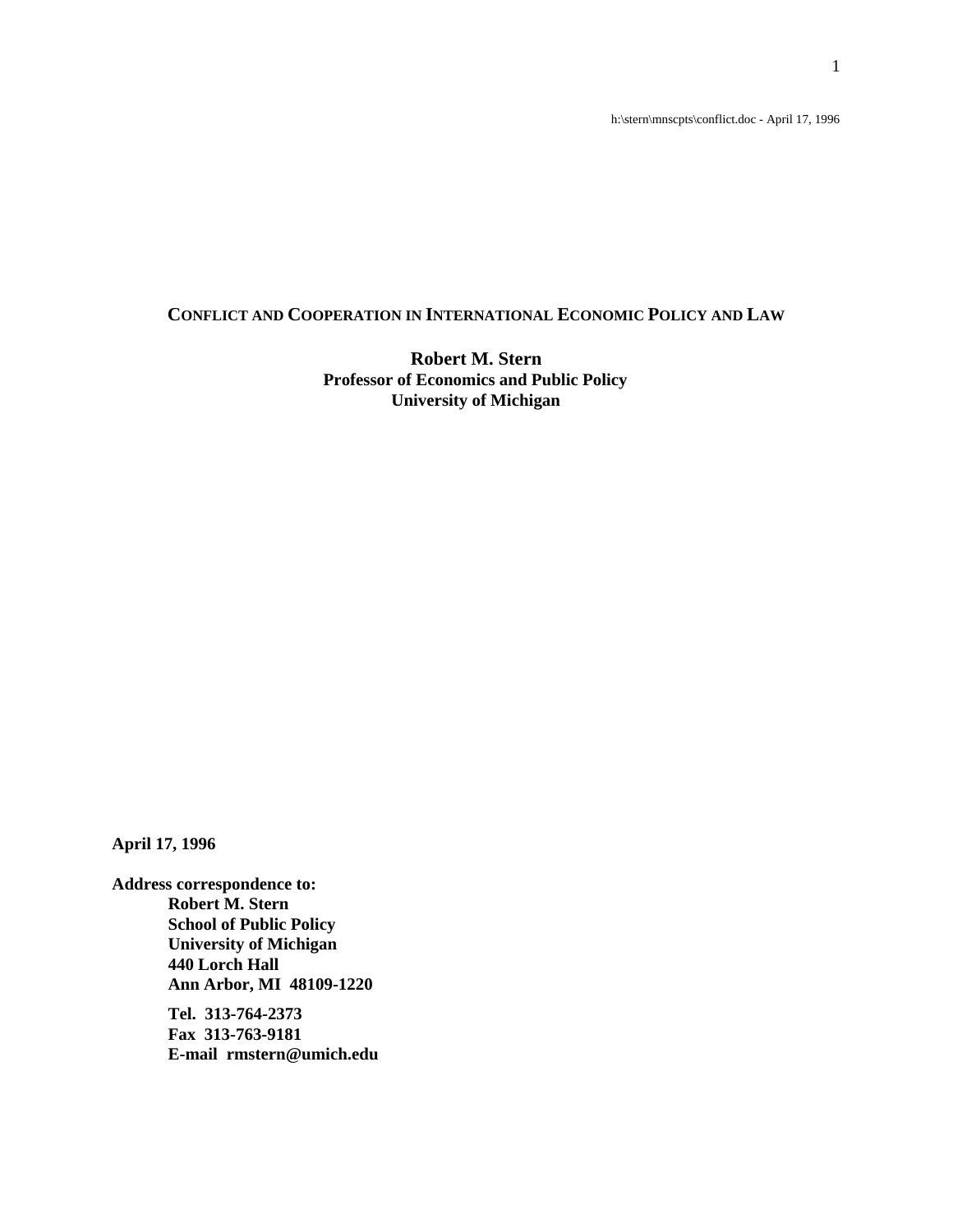# **CONFLICT AND COOPERATION IN INTERNATIONAL ECONOMIC POLICY AND LAW Robert M. Stern Professor of Economics and Public Policy University of Michigan**

### **1. Introduction**

This paper explores a number of conceptual issues that are germane to the analysis of conflict and cooperation in international economic policy and law. The focus is on issues involving conflict and cooperation that have been treated in the theory of international trade, in particular departures from the free trade optimum that is the center piece of the theory of comparative advantage and the gains from trade. Also considered are situations stemming from departures from full employment and external balance that figure importantly in international macroeconomic theory. Some concluding remarks are made in Section 3 with regard to the use of the Michigan Model of World Production and Trade in providing quantitative analysis of potentially conflictual and cooperative international economic actions and policies. While the paper is written from an international economic perspective, it hopefully will be informative to international legal analysts and policy makers as well.

# **2. Conceptual Issues in the Analysis of Conflict and Cooperation in International Economic Relations**

## **2.1 The Theory of Comparative Advantage and the Gains from Trade**

 $\overline{a}$ 

In the simplest version of the theory of comparative advantage and the gains from trade -- the central focus of international trade theory -- it is assumed that there are two industries located in each of two countries that exist in isolation (autarky), and there is perfect competition in all markets for goods and factors of production.<sup>1</sup> The productivity of factors (e.g., labor and capital) employed in the industries in each country is assumed to be different for unspecified technological reasons, which means that the relative prices of the two goods will be different under conditions of autarky. It is this difference in autarky prices that gives rise to the possibility of international specialization and mutually beneficial

<sup>&</sup>lt;sup>1</sup> For a textbook exposition of the theory of comparative advantage and the gains from trade, see Ingram and Dunn (1993, esp. Ch. 2-3).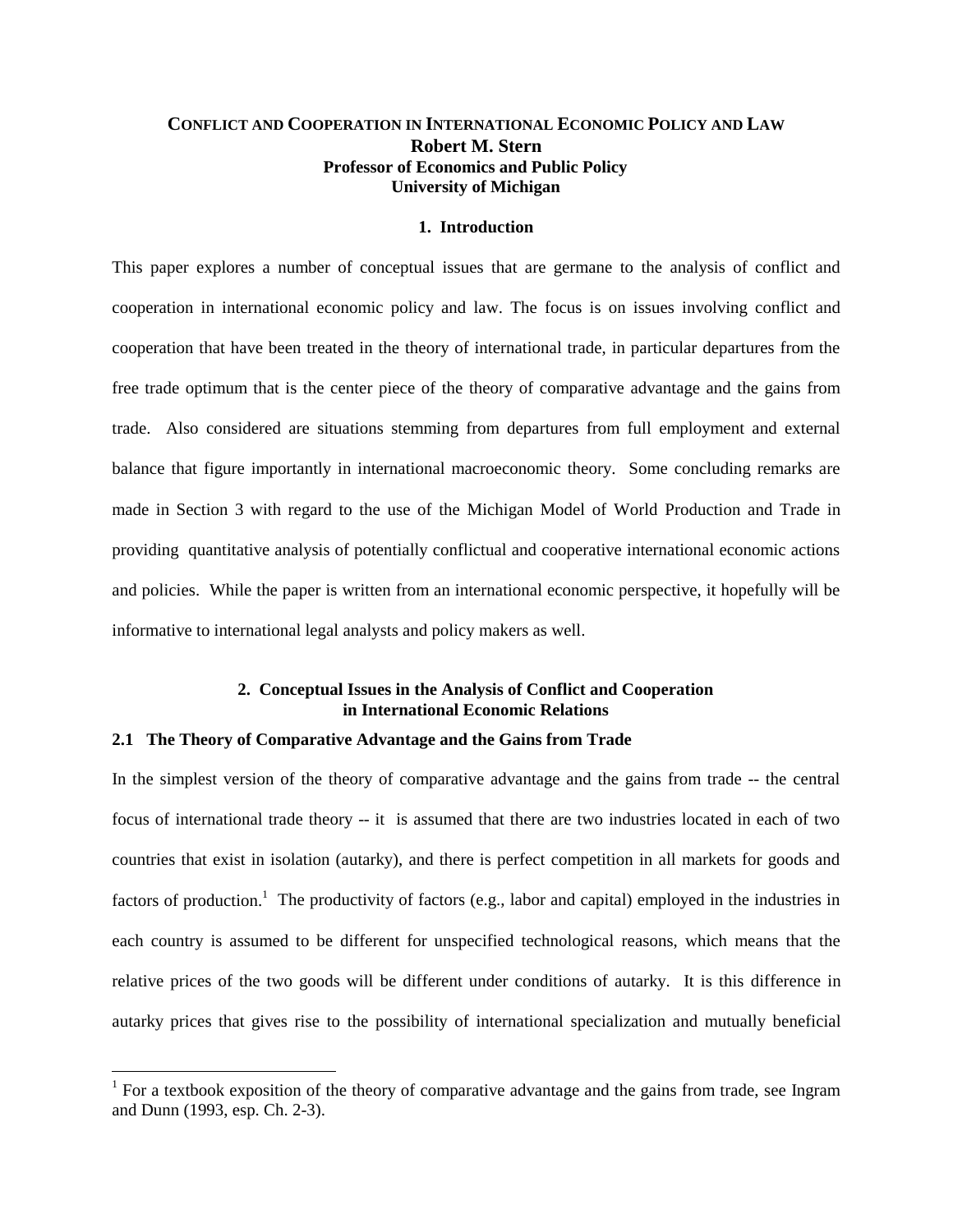trade. Thus, if trade is permitted to occur, each country will specialize in the production and export of the good in which it has the greatest comparative advantage or least comparative disadvantage compared to the other country. This means that factors of production in each country will be shifted towards the country's export industry and away from what will become its import-competing industry. Factors of production are assumed to be perfectly mobile between industries within each country, but not to move between countries.

The assumption of perfect competition guarantees that there will be optimum use of factors of production since firms are not able to control the price at which they sell their output and will maximize their profits by producing up to the point where the marginal cost of production is equal to the given market price. Individual consumers are assumed to have given preferences and to act rationally in making consumption decisions with respect to the market prices that are given to them and subject to a budget constraint imposed by the size of their incomes. As mentioned, factors of production will move frictionlessly between industries as firms expand or contract output. Given the assumption of no barriers to the entry and exit of firms and the domestic movement of factors, this means that the role of government is designed primarily to foster competition and to maintain the social order. It will be evident that this "ideal" state of affairs will emerge as firms and consumers pursue their self interest. It is as if there were an "invisible hand" guiding the process.

The concept and ideal of free trade have remained at the core of international trade theory for more than two centuries. What is interesting for our purpose here is that unfettered international specialization and exchange will be welfare maximizing and that economic conflict does not appear therefore to be an issue. This should not be taken to mean, however, that international trade theory ends at this point, for this is certainly not the case. Rather, a great deal of attention has been devoted in the past half century or more to the theoretical analysis of departures from the free trade optimum.<sup>2</sup> International economic conflict figures importantly in several of these cases that involve efforts by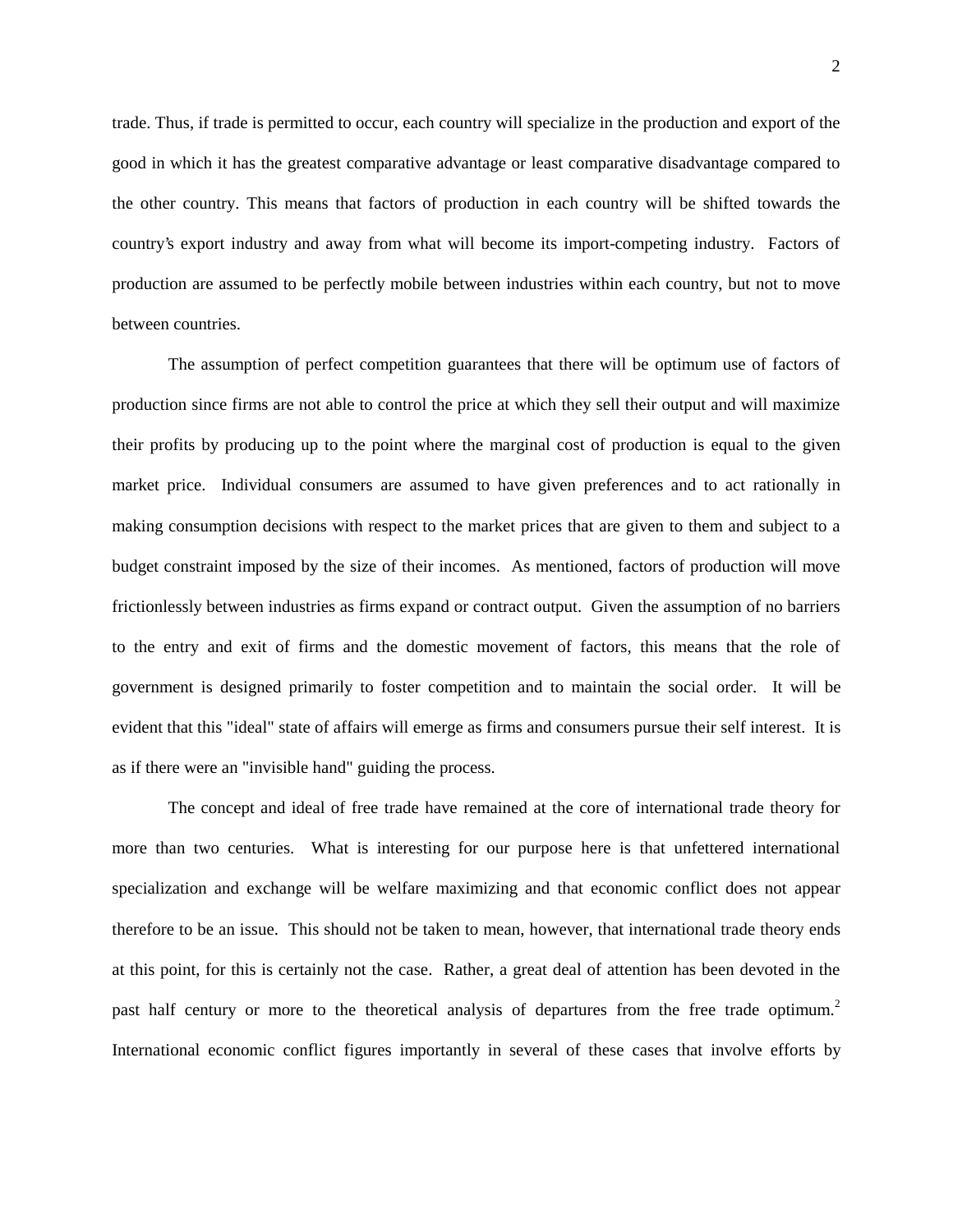nations to engage in exploitative behavior that will improve their welfare at the expense of other nations. Let us turn then to consider the issues involved in analyzing various departures from the free trade optimum.

#### **2.2 Departures from the Free Trade Optimum**

 $\overline{a}$ 

# **2.2.1 National Monopoly Power and the Optimum Tariff**

The idealized assumptions of the classic argument for free trade imply the optimality of free trade only for the world as a whole. For individual countries, the optimality of free trade requires the additional assumption that the country is too small to have any influence, through its policies, over the prices at which it trades. Without this assumption, free trade is not optimal from a national perspective, and instead there exists an optimal degree of government intervention in trade, known as the optimal tariff, that works by turning the country's terms of trade in its favor.

One might think that this argument requires that the country in question be large and therefore applies only to such large, industrialized countries as the United States. However, the size that is important is not the size of the country as a whole but rather its share of world trade in markets in which it exports and imports. Since many countries tend to specialize their exports in a fairly small range of goods--as the theory of comparative advantage predicts they should--even quite small countries may have enough market power over the prices of their exports for the optimal tariff argument to apply.<sup>3</sup>

The optimal tariff argument has the important feature that it involves a benefit for the intervening country only at the expense of the country's trading partners. Indeed, since free trade is optimal for the world as a whole, it must be true that the rest of the world loses more than the tariff-levying country gains.<sup>4</sup> It should be evident that a country that attempts to take advantage of its monopoly power in trade

 $2^2$  For a synthesis of the literature dealing with departures from the free trade optimum and the design of policies to correct such departures, see Bhagwati (1971).

 $3$  An example would be the oil producing and exporting countries which have sought through the Organization of Petroleum Exporting Countries (OPEC) to raise world oil prices.

<sup>4</sup> That is, with an optimal tariff in place, *world* economic welfare must be lower as compared to free trade.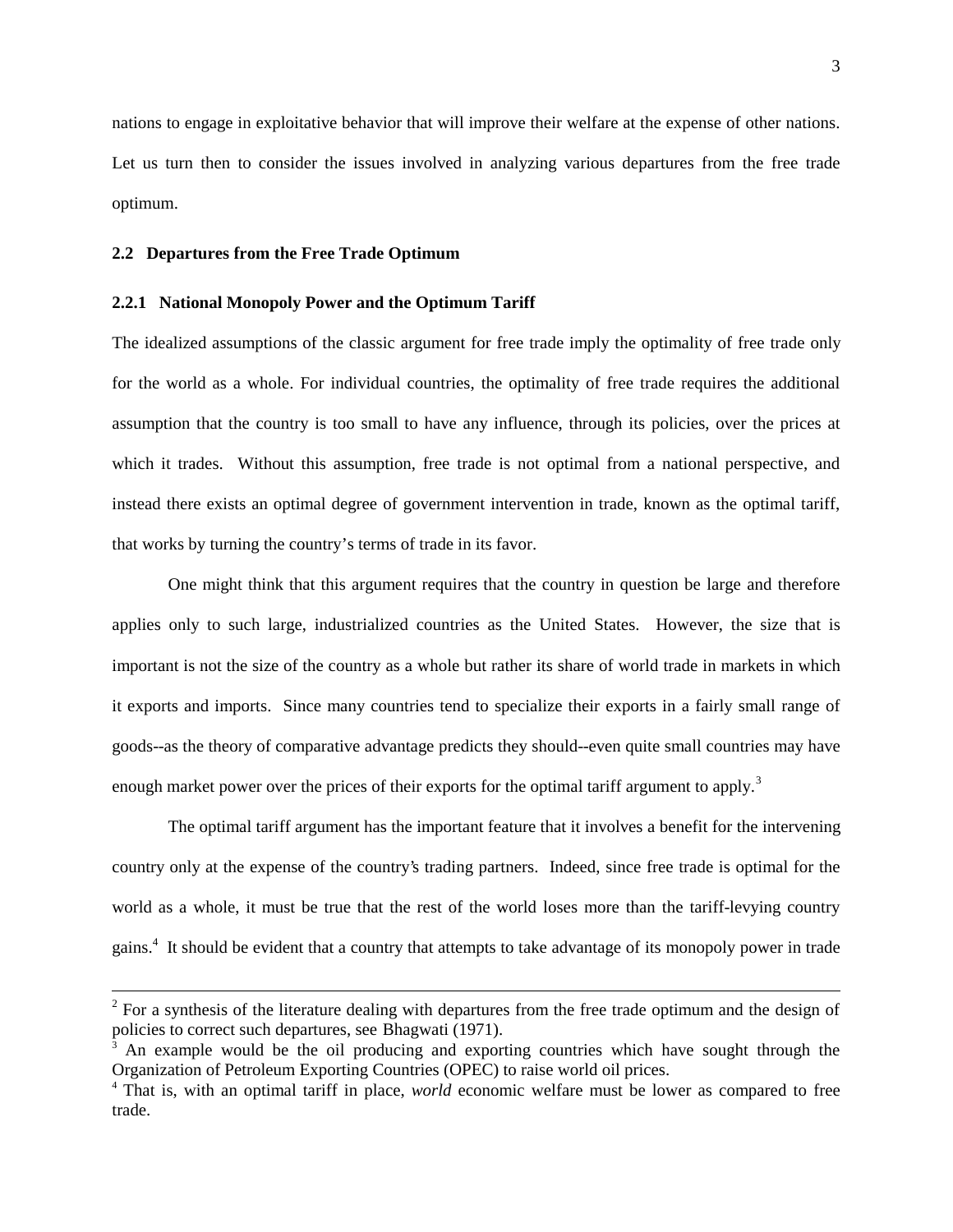will create a situation of conflict with its major trading partners. The possibility of retaliation thus looms large in this setting, and it is likely that all countries will lose if they simultaneously pursue this kind of policy. This suggests that there may be complicated and perhaps unsolvable strategic issues that will arise when one or more countries attempt to exercise national monopoly power in foreign trade. But the more that governments realize the potentially damaging effects of optimal tariff intervention and retaliation, the more likely they might be to avoid taking such measures in the first place. Of course, this does not mean that national governments will always recognize the potential losses from their actions, in which case the world will be made worse off.

#### **2.2.2 "Second-Best" Arguments for Government Intervention**

A crucial assumption underlying the classic gains-from-trade proposition is that everything within the domestic economy is working properly: all domestic markets are perfectly competitive, prices and wages adjust freely so that markets clear, and that private and social costs and benefits coincide so that there are no positive or negative externalities or spillovers that arise in production or consumption. If any of the foregoing conditions fails to hold, there exists a "domestic distortion," and the first-best optimal results of free trade are no longer assured. There may be grounds therefore for government intervention to correct domestic distortions and thereby restore the first-best optimum.

What is interesting and important here is that government intervention in trade may not be the best policy to use when there are domestic distortions. Suppose, for example, that firms are producing an insufficient amount of a good that confers a positive external benefit on society. An import tariff could be used to encourage domestic production, but this would distort consumer choice and reduce welfare because of the higher domestic price involved. In this circumstance, a production subsidy would be the best policy to use since it would lead firms to increase their output of the good that confers positive social benefit while leaving consumers free to consume at undistorted market prices. The optimal or first-best policy is the one that addresses the original distortion most directly. A tariff is thus second-best compared to a subsidy. By introducing two distortions rather than one, trade intervention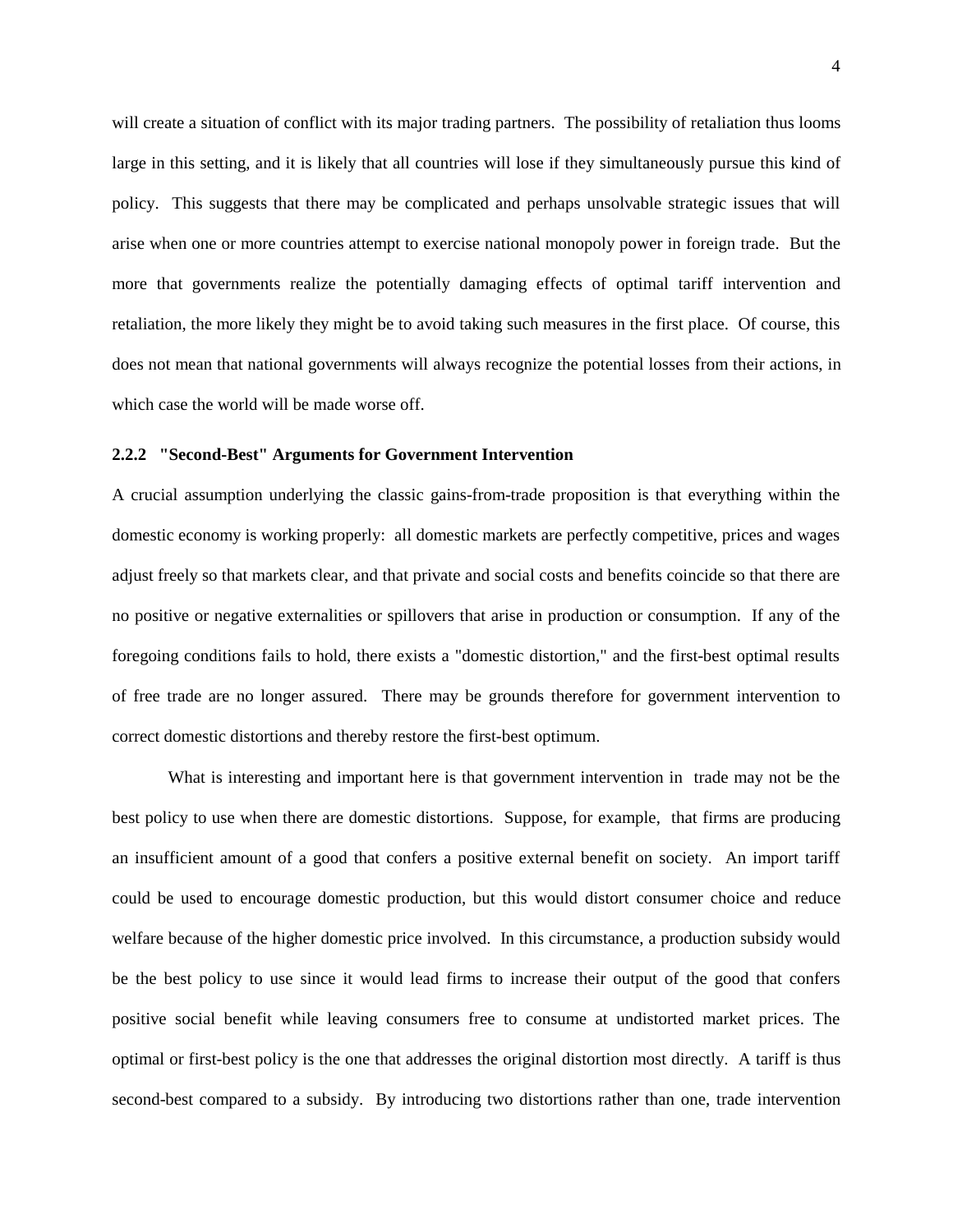5

may succeed in solving one problem but only at the same time that it causes another. In this respect, as Deardorff and Stern (1987, p. 39) have remarked, trade policy is like "doing acupuncture with a fork: no matter how carefully you insert one prong, the other is like to do damage."

Similar examples are rife in the theory of protection. The classic example is the "infant industry" argument, where a tariff is said to protect a young industry while it learns to be efficient.<sup>5</sup> The assumption here is that some market failure--such as an imperfection in the loan market or the impossibility of keeping new technical knowledge from being copied--makes it impossible for competitive firms to take advantage of what would otherwise be a profitable opportunity. A tariff or other import restriction can therefore be used temporarily to make the operation profitable even in the short run while the learning process is underway. Naturally, though, the success of such a policy depends crucially on a correct diagnosis of which industries offer the potential for such improvement over time. Also it may be difficult politically to remove protection once it has been put in place.

As in the case of the production externality discussed above, the infant industry argument may be valid in the sense that a tariff may be beneficial. But it is also true that some other policy would be superior. Once again a production subsidy, equal in size to the tariff, would yield the same benefits to producers as the tariff without causing the additional costly distortion of consumer choice. Even better might be a policy that subsidizes or guarantees loans to the industry, if the capital market was the real source of the distortion, or a policy that permits firms to appropriate technology if that was the problem.

Many other arguments for intervention can similarly be traced to the presumption of a distortion somewhere in the domestic economy. But what should be stressed in all of these cases is the need for a correct diagnosis of the distortions at issue and the point that they could be better dealt with by means other than trade policies. While this kind of reasoning is generally accepted by most international trade economists, it is not by any means accepted by practical policymakers who are in the business of trying

 $\overline{a}$ 

<sup>&</sup>lt;sup>5</sup> See Ingram and Dunn (1993, esp. pp. 148-151) for an exposition of the infant industry argument.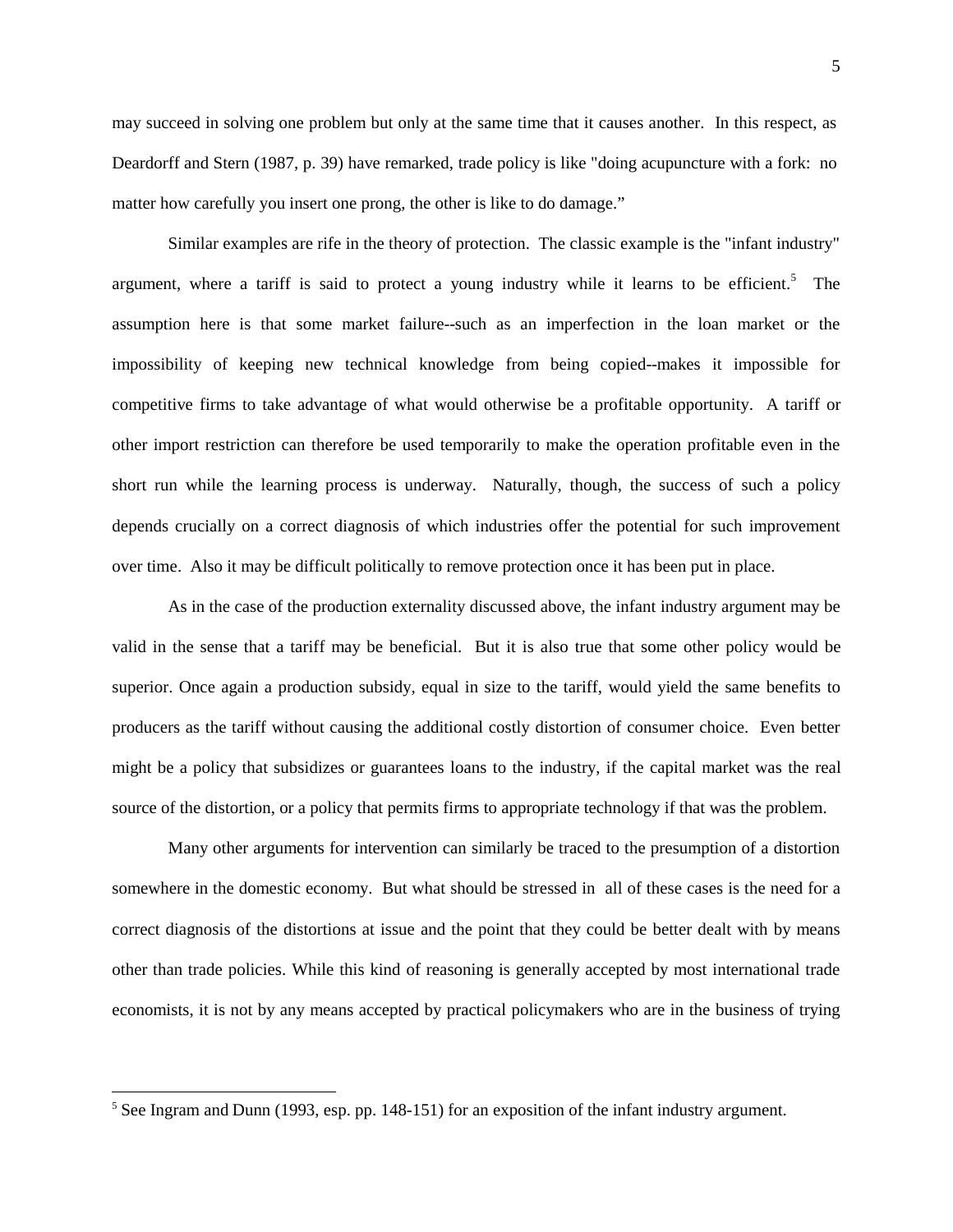to make only marginal improvements in the economic environment. If they can find some feasible policy that will work, they are unlikely to worry that some other policy might have worked better.

Thus, it may be argued that first-best policies are politically unacceptable and therefore that trade interference, though only second best in economic theory, may be first best in terms of political reality. This may be true, but it is a dangerous argument for several reasons. First, if trade intervention is politically more acceptable than domestic taxes and subsidies, it is probably because its true effects are less well understood by the electorate. If the public would not approve a direct subsidy to an industry, for whatever reason, then that fact should perhaps be taken as evidence that protection of that industry through trade intervention is also socially undesirable because of the consumption distortions involved. Second, it is always a very difficult empirical question whether the benefits of offsetting a domestic distortion exceed the costs that arise from the second distortion caused by trade intervention. While it is very difficult to make precise calculations of the costs and benefits of different policies, there is nonetheless substantial empirical evidence that suggests that the net effects of trade intervention are detrimental to welfare. A strong case can thus be made for using first-best policies. A final and important consideration here is that reliance on first-best policies to correct domestic distortions avoids the potential for conflict between nations that trade intervention entails.

#### **2.2.3 Trade Intervention in Imperfectly Competitive Markets**

Recognizing that many markets, domestic and international, are imperfectly competitive, growing attention has been directed in recent years to analysis of trade and trade policy in an imperfectly competitive world.<sup>6</sup> It is clear that the classical case for the gains from trade does not apply directly in such a world. However, we do not yet have a very clear understanding of the alternatives. Instead we have several suggestive ideas about the role of trade policy in particular situations that have not yet been established with any generality.

 $\overline{a}$ 

<sup>&</sup>lt;sup>6</sup> The pioneering works include especially Helpman and Krugman (1985, 1989).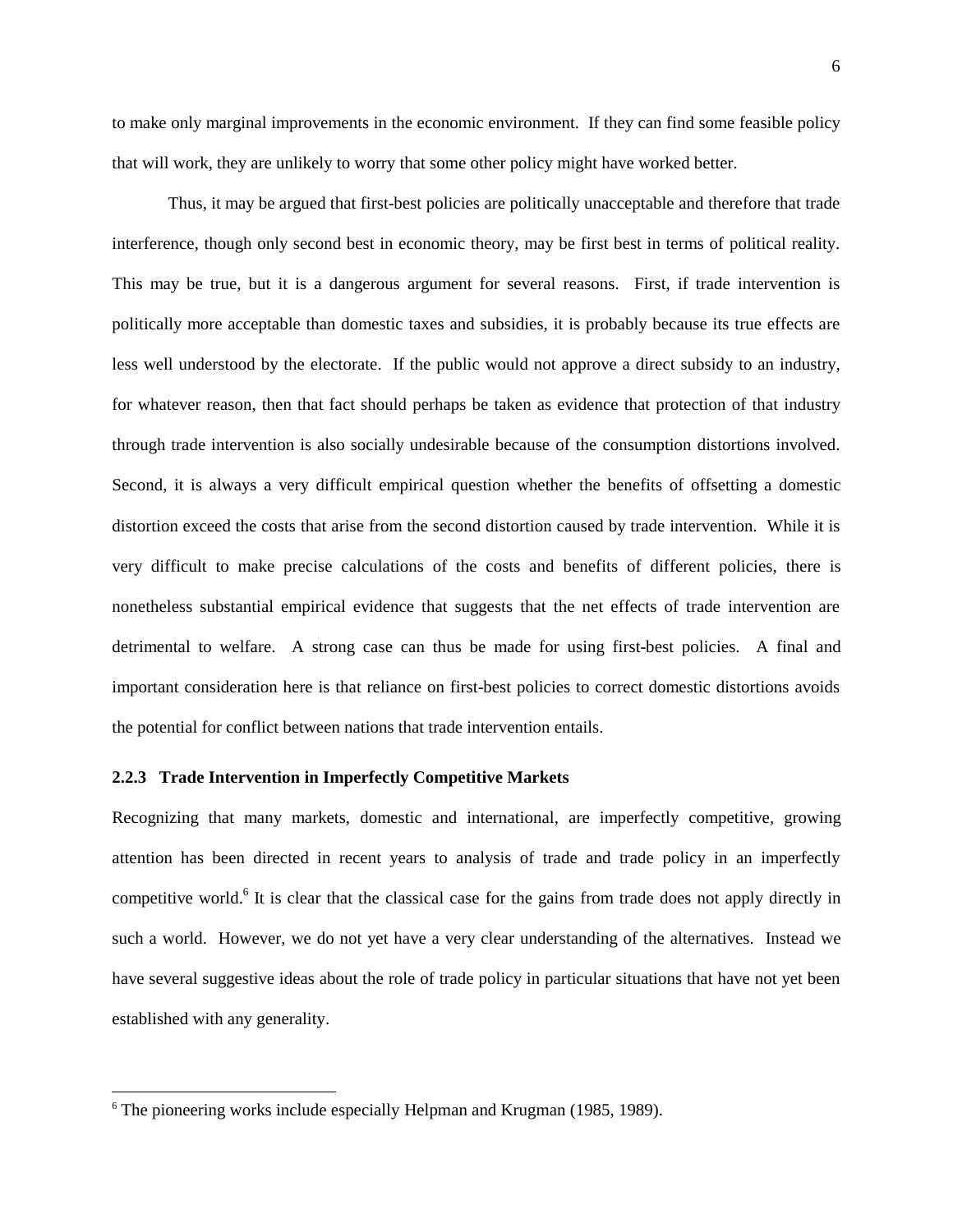The first such idea is probably also the most important and is also simple. If a domestic market is not competitive, competition can be fostered by removing barriers to trade. Often a major reason that domestic markets are dominated by a small number of producers is that these producers are protected from foreign competition by tariffs or other trade restrictions. If given a choice, producers for the domestic market will opt for quantitative import restrictions, since these increase the profit that can be made by monopoly pricing in the domestic market. The trade policy that will best improve this situation does not require any subtle effort to offset the effects of monopoly power. Instead a simple opening of markets to free international trade will remove the market power itself and restore the benefits of competition. A domestic market with only a few domestic firms may therefore approximate free competition if those few firms must compete with a larger number of foreign producers. The removal of trade barriers in these circumstances will accordingly remove a source of international conflict and promote national and world welfare.

Unfortunately, there is sometimes no assurance that even worldwide free trade will confer the benefits of perfect competition in all markets. Some products are not tradable or are not readily available as substitutes from abroad. In addition, the world market itself may be imperfectly competitive, due perhaps to the historical dominance of a few firms or the nature of the product. Many products in today's international trade more and more seem to lend themselves to product differentiation and the use of largescale and aggressive marketing techniques. In such cases, while free trade still increases competition, the nature of that competition is sufficiently imperfect that the benefits from it are no longer assured.

Two issues need to be addressed here. First, to what extent are our earlier arguments undermined by the persistence of imperfect competition even under free trade? In particular, is it still true that trade intervention constitutes only a second-best means of dealing with domestic distortions? Second, do imperfect market structures give rise to any new arguments for trade intervention other than the traditional ones?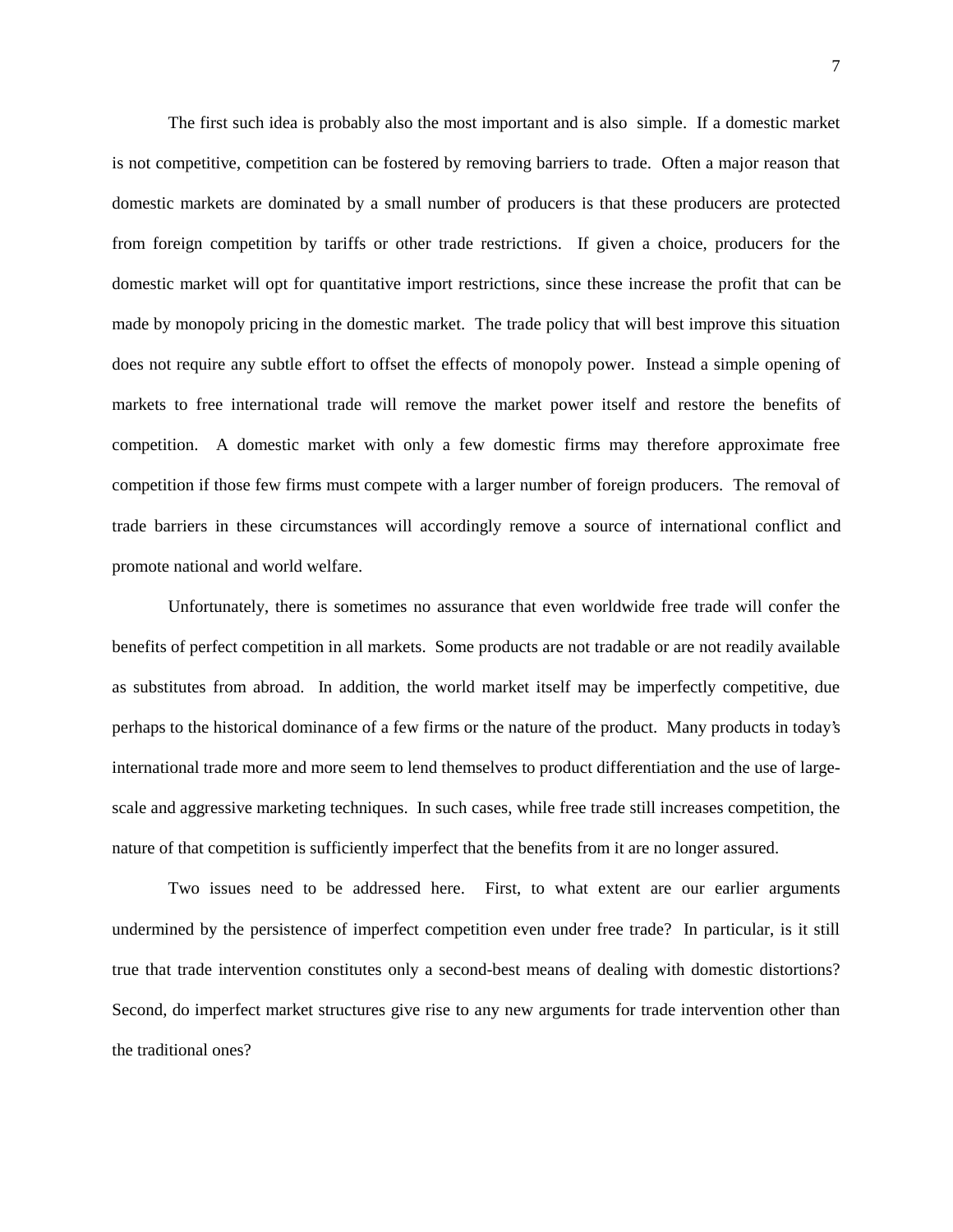The first question just mentioned cannot be answered definitively since there is no single model of imperfect competition that can provide the basis for a conclusive proof. Nonetheless, it can be established conceptually that the general principle favoring a domestic policy rather than trade intervention to remove a distortion would continue to hold in cases of imperfect competition.

As for the second question, free trade may fail to ensure perfect competition even in traded goods if world markets are not perfectly competitive. If world markets are monopolistic or controlled by a small number of oligopolistic firms and excess profits are being made at the expense of either foreign or domestic consumers, this suggests that trade intervention may benefit a country if it is able to capture a larger share of these profits. This idea has considerable appeal. Certainly, if you must be exploited, it is better politically to be exploited by domestic residents than by foreigners. Even economically there may be a valid case for trade intervention.

Consider two possible cases. The first involves an effort to capture a portion of foreign monopoly profits by means of an import tariff. In this case, the importing country gains from the tariff only if the price paid to the foreign monopolist falls. The tariff works here much like the optimum tariff mentioned above in so far as it improves the importing country's terms of trade. But, as before, a situation of conflict is created and there is no guarantee that this profit-seeking policy will succeed if the foreign government retaliates by taking measures on its own to prevent or offset the shifting of profits abroad.

A second case involves the use of trade intervention to alter the outcomes of "strategic games" played by imperfectly competitive firms so as to increase the profits that can be shared by them with their sponsoring governments. In effect, the government uses its policy to precommit firms to behavior that would otherwise appear to be--and known by their competitors to be--suboptimal. It turns out that the theoretical models used in generating such results are rather fragile conceptually so that changes in key assumptions can be shown to negate or even reverse the conclusion that profit shifting is possible. Furthermore, this case for intervention is once again exploitative and therefore may give rise to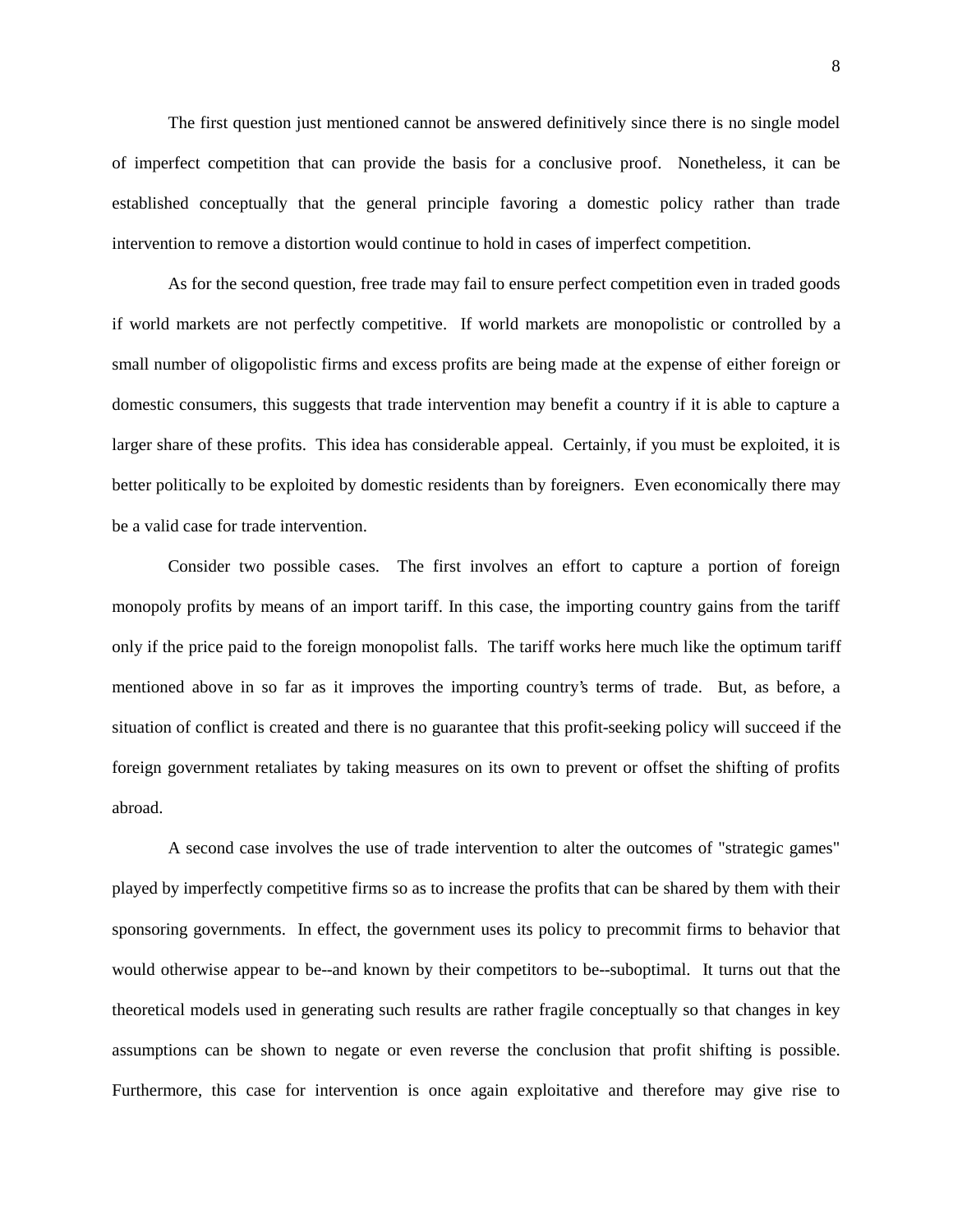retaliation. Thus, if both governments were to try to play this particular game, both countries will be worse off. Again, to the extent that this is recognized by governments who desist from exploitative measures, it reduces the scope for international conflict.

#### **2.2.4 Countervailing and Strategic Intervention**

However one may feel about the case in economic theory for free trade, the fact remains that countries do make extensive use of policies that interfere with trade, perhaps for the reasons that have been discussed. This raises the question of whether the cases for and against intervention are altered at all for countries whose trading partners use such policies.

There seem to be two distinct rationales for responding to the trade policies of other countries. One is to try to neutralize, offset, or countervail the presumed adverse effects of a foreign country's trade policies. The other is to try strategically to discourage the use of such policies by foreign countries by threatening, or actually implementing, policies that will affect them adversely. The difference between these two approaches is the following. In the former case the policy is to be chosen with a view to benefiting the domestic economy directly. In the latter case, since the purpose of the policy is to alter behavior abroad, a policy might be chosen in spite of having adverse effects domestically.

Countervailing intervention makes sense only if it benefits the domestic economy on its own account. It is not enough that it partially undoes the effect of the foreign country trade policy to which it responds.

The familiar example of this use of trade policy is the national and GATT/WTO-sanctioned use of countervailing duties to offset the effect of foreign export subsidies.<sup>7</sup> This countervailing policy normally does benefit the country using it, but only to the extent that the importing country is large enough to improve its terms of trade by imposing the duty. Where this is the case, the country could have benefited from a duty even had there been no foreign subsidy, assuming that it could have avoided retaliation. The question then is whether the fact of the subsidy, together perhaps with the official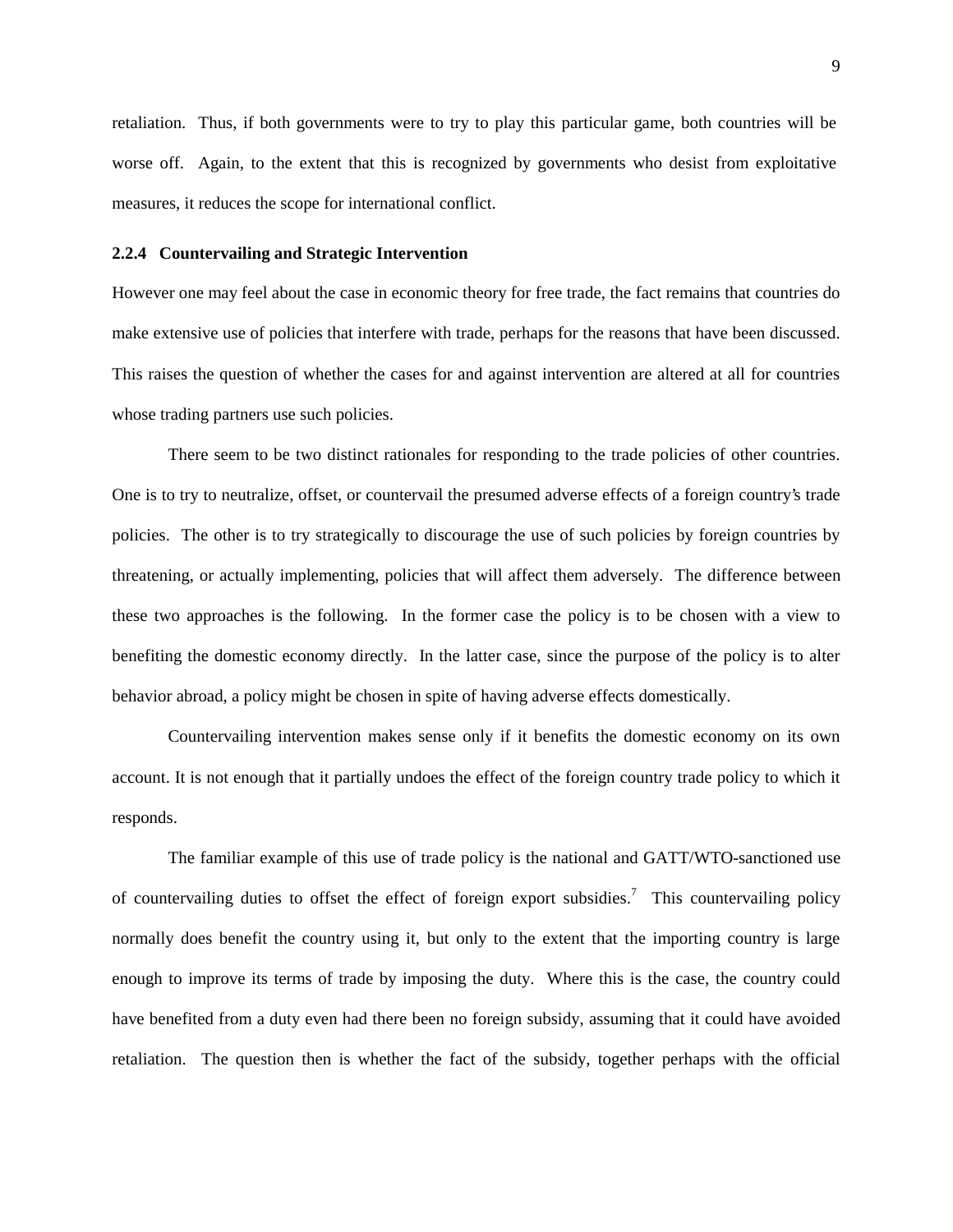sanctioning of a countervailing duty, reduces the likelihood of retaliation. Only in this case does it appear that the use of a countervailing duty is a responsible policy in a competitive environment.

If instead we have an imperfectly competitive world, subsidies may be used to give a country's producers a competitive edge in a foreign market. In this case, a countervailing duty of some sort may be an optimal response on the part of the importing country's government as it tries to balance the gain from cheaper subsidized imports against the loss of monopoly profit earned by its domestic firms. While this is a possibility, it suggests the more general question of whether countervailing measures may be justified as a means of discouraging the use of export subsidies in the first place. This takes us into the topic of strategic intervention.

We have seen that there are a number of arguments suggesting that trade intervention may benefit one country at the expense of others. Many of these arguments, relating especially to national monopoly power and use of the optimal tariff, have long been familiar to international trade economists. But interest in the analysis of trade under conditions of imperfect competition has seemed to expand the scope for strategic intervention and in turn has led to new interest in the strategic issues of how countries may use intervention to exploit others and to keep from being exploited by them. For the purposes of this paper, it is most appropriate to focus attention on the question of how policymakers should act in a world of exploitative trade intervention.

In simple terms, what we have is the classic Prisoners' Dilemma game, in which each player has an incentive to act at the other's expense, and both lose if both act. Although it is clearly optimal for them collectively to refrain from acting (from intervening in trade), each has an incentive to depart from that optimum if it is ever reached. What is interesting, according to analyses by trade theorists such as Thursby and Jensen (1983) and political scientists such as Axelrod (1983), is that *the greater is the perceived likelihood that a government expects that its trade intervention will be retaliated against, the closer will the solution lie to free trade*. This suggests that although trade intervention itself is harmful

 $\overline{a}$ 

 $<sup>7</sup>$  See Finger (1994) for further discussion.</sup>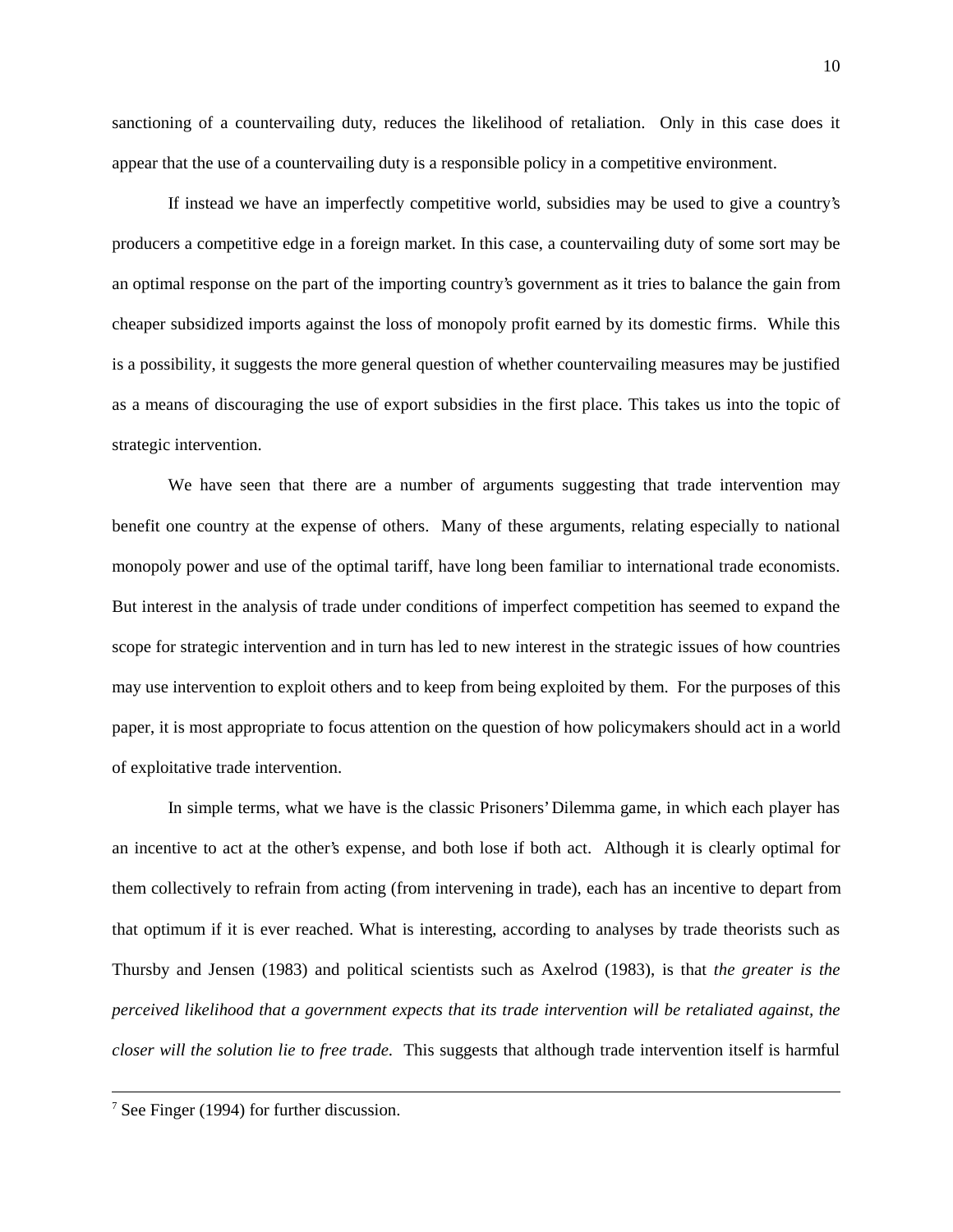for reasons already discussed, it may nonetheless be desirable that countries expect intervention by other countries in response to intervention they themselves may undertake.

Alternatively, one could attempt to pursue negotiated solutions to games such as the foregoing. Such negotiations, however, pose the well known problem of enforcing whatever agreement is reached. On the other hand, the incentives to enter into such negotiations are strong, even if one has no intention of abiding by their outcome. It is therefore not surprising that the trade policy community has managed to keep such negotiations going during a large part of post-World War II history under the auspices of the General Agreement on Tariffs and Trade (GATT).<sup>8</sup>

#### **2.2.5 Trade Intervention for Foreign Policy Reasons**

 $\overline{a}$ 

The strategic uses of trade intervention just discussed were focused specifically on influencing analogous policies abroad. But trade intervention is sometimes also used as a means of influencing foreign policies that have nothing to do with trade. Because countries depend on and gain from trade, policies that interfere with trade can serve as weapons and can be used for a variety of aims. Still, one must ask whether trade intervention can succeed in changing foreign country policies and, if so, whether it is worth the cost.

To take the second issue first, trade as a political weapon makes sense only if it is capable of inflicting relatively a lot of harm abroad compared to any disruption it causes at home. For a small country this would clearly not be the case, but for a large country like the United States, it does seem likely that we could do rather severe damage to at least some of our smaller trading partners at relatively little obvious cost to ourselves. But one must be very careful here, especially because markets often work far better than anyone expects. Even the United States might find that long-run effects of its policies will go against it in ways that would be hard to predict. When foreign markets and foreign suppliers are lost, either because the United States accidentally hurts them more than intended or because they look

<sup>&</sup>lt;sup>8</sup> For a comprehensive analysis of the results of the Uruguay Round, which the eighth round of GATT multilateral negotiations concluded in 1994, see Martin and Winters (1996).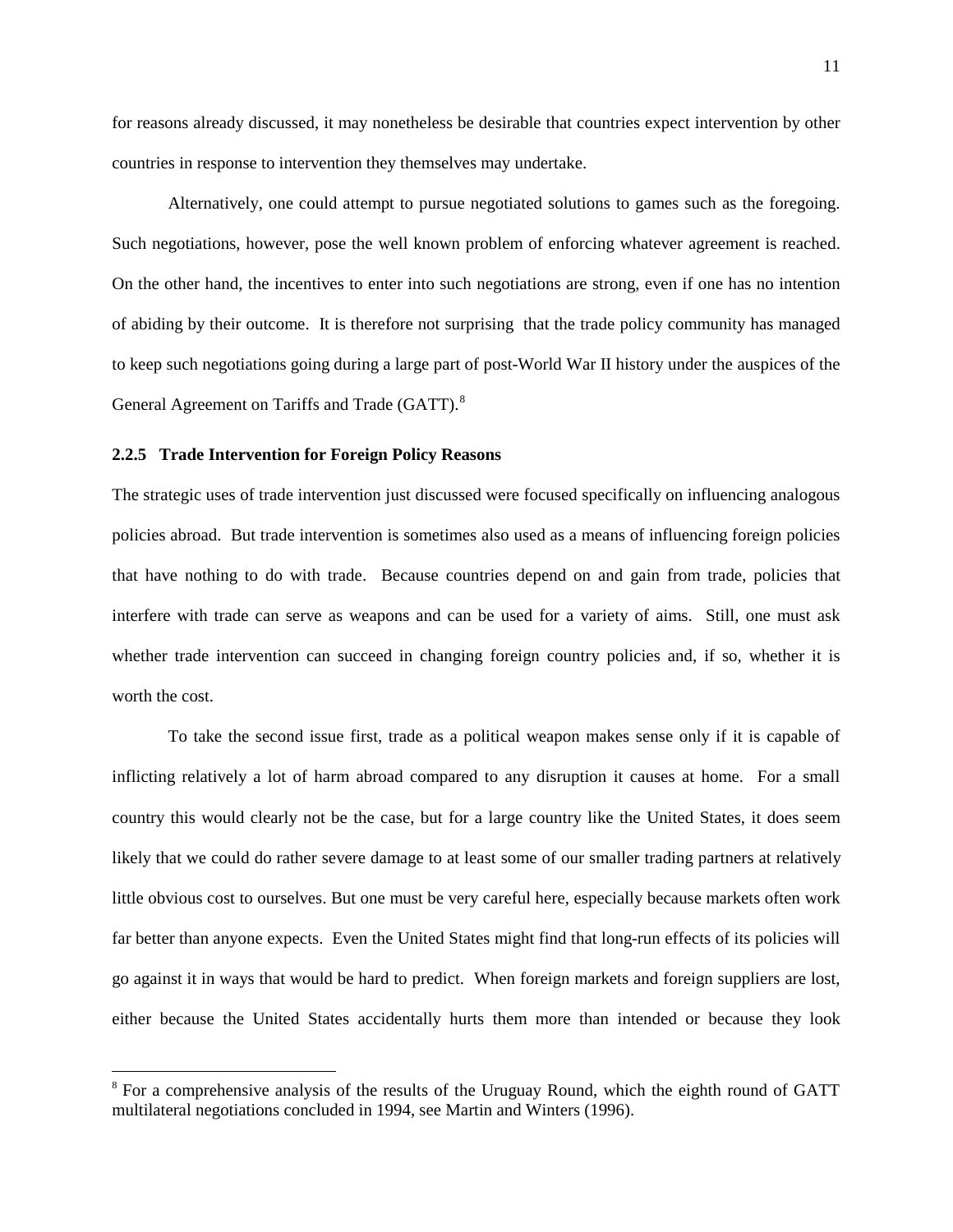elsewhere for a more certain trading environment, the U.S. claim that it was only manipulating trade to promote the general welfare will fall on deaf ears.

There is also reason to doubt that even draconian trade policies such as embargoes can ever be very effective in changing the behavior of foreign governments and their constituencies. Trade can have powerful effects. But when used as a weapon, it seems more likely to generate resistance, rather than fear, in the hearts of its victims. The world's considerable experience with the use of embargoes does not suggest that they have been particularly successful in drawing concessions from those they were intended to influence. On the other hand, it is conceivable that trade policy might be more successful in influencing policies abroad if it were oriented toward providing positive rather than negative incentives in the political sphere. This is certainly worth exploring further.

# **2.3 International Factor Movements**

The theory of comparative advantage and the gains from trade assumes that factors of production move costlessly between industries within countries but do not move internationally. While this assumption helps to clarify the role of trade and its impact on the returns to factors of production, it is of course unrealistic in view of the often substantial movements of labor and capital from one country to another that in fact occur.

For our purpose here, it is movements of real capital rather than financial capital that are important. Such movements of real capital constitute foreign direct investment (FDI) by international firms. There is a large body of theory of the determinants of FDI, but its main motivation derives from the apparent profitability involved in the internal control by the parent company of the operations of foreign affiliates. There are significant gains in economic efficiency and consumer welfare in both investing and host countries that result from FDI. But in some circumstances there may be costs as well, and conflicts may emerge as governments seek to regulate the investment activities of international firms. In host countries, for example, disputes may arise if it is believed that foreign firms can charge monopoly prices and thus earn excessive profits that they then transfer abroad in large measure. There may be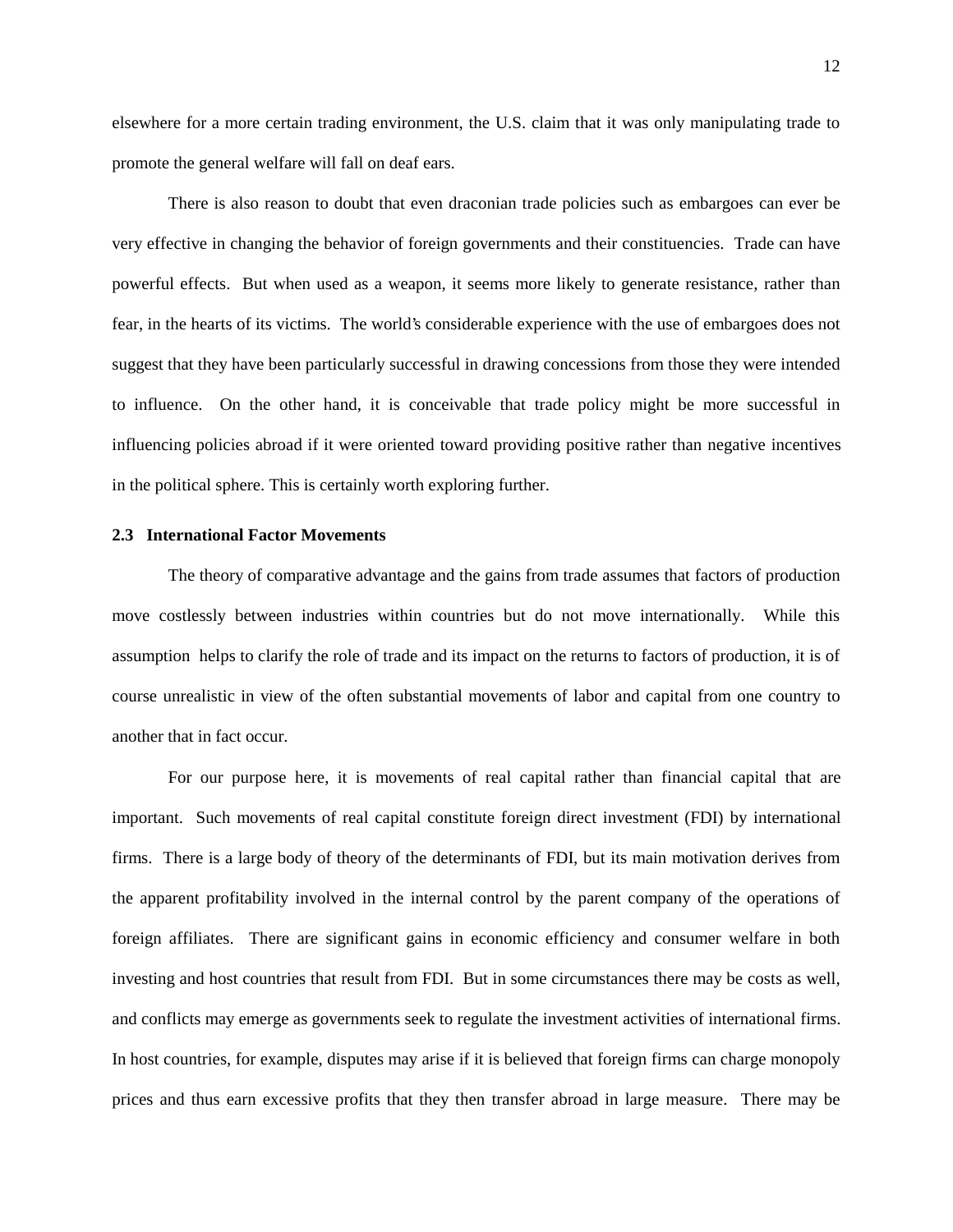complaints that indigenous workers are not given adequate opportunity to acquire skills and training, and that the host country is held back because it cannot acquire and develop foreign technologies on its own. It may be believed furthermore that foreign firms undermine the efficacy of host country economic policies and maybe even threaten host country political sovereignty. As for investing countries, they may have their own concerns about the loss of jobs and technological benefits, including spillover effects, as operations are transferred abroad. Strategic and national defense considerations may also be important.

Population movements between countries have been taking place for centuries for both economic and political reasons. These movements have been subject to varying degrees of control and restriction, depending upon the historical circumstances and countries involved. It is generally accepted that host countries maintain the right to limit immigration, whereas countries that attempt to constrain emigration especially for political reasons may be subject to international criticism. Just as in the case of FDI, the international movement of labor may be beneficial to both the sending and receiving countries in so far as it increases economic efficiency and welfare. But there may be costs here as well. The sending country may lose as its stock of human capital is diminished, particularly since those who leave may be among the most skilled and highly productive workers. Offsetting effects here would include somewhat higher wages for those that remain and the receipt of remittances from those who moved abroad. In the receiving country, immigration may displace domestic workers and result in lower wages, and there may be added social costs depending upon the use that immigrants make of the available social infrastructure.

It is evident then that FDI and the international movement of labor may provide the basis for conflict between nations, apart from the conflicts that may arise as countries attempt to deal with the various departures from the free trade optimum that have been discussed. The international community has not developed mechanisms and institutions for dealing with problems posed by FDI and the international movement of workers. Policies here remain the province of individual nations.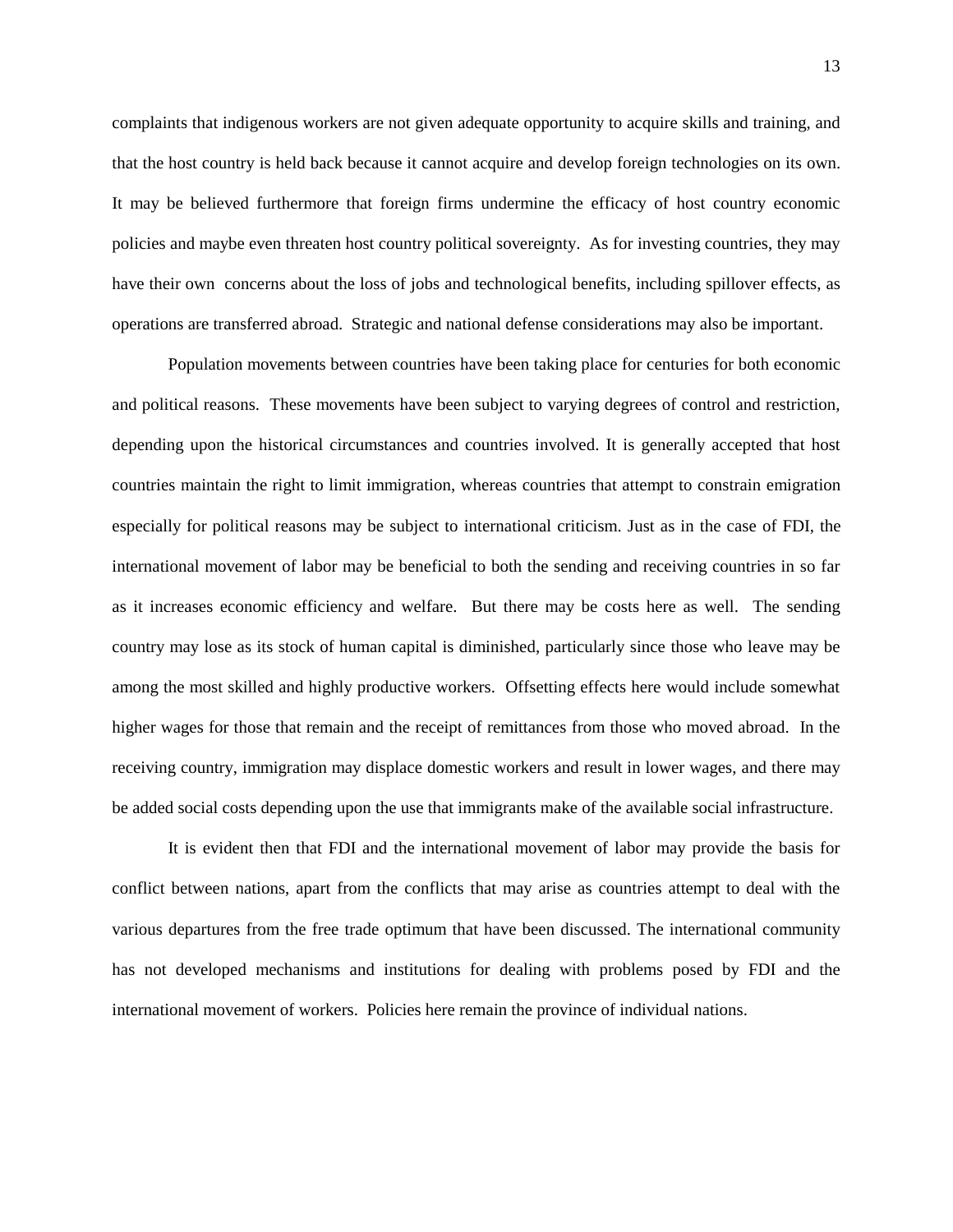#### **2.4 Departures from Full Employment / External Balance**

The standard model of comparative advantage and the gains from trade assumes that all factors of production are continuously employed, given that markets for goods, services, and factors are perfectly competitive and function smoothly. Any unemployment of factors that occurs is treated as if it were a domestic distortion arising from difficulties in adjustment especially in the short or medium run or because of the existence of market imperfections that act as a barrier to entry or exit of factors in particular sectors. As was discussed, the first-best policy to deal with distortions is a domestic tax/subsidy that is directed at the source of the distortion. Trade policy will generally be second best or even worse than second best because of the production and consumption costs involved.

This same conclusion applies at the macroeconomic level. Departures from full employment may occur for a variety of reasons. For example, there may be exogenous real shocks due to an unexpected increase in oil prices or some other type of supply disruption. It is also possible that there may be unemployment or inflationary pressures because of cyclical fluctuations in economic activity. Such fluctuations may originate domestically or be transmitted from other countries via induced changes in imports and exports and international capital movements. Finally, changes in monetary and/or fiscal policies may in themselves constitute a disturbance that will affect aggregate employment and involve international transmission effects working through changes in foreign trade and capital flows.

These types of disturbances can have profound effects on aggregate employment, prices, the balance of payments, and exchange rates, and, accordingly, give rise to conflictual situations internationally as countries seek to offset the domestic consequences of the disturbances or to shield themselves from the adverse transmission of foreign influences. Trade intervention seems obviously a suboptimal way of dealing with these macroeconomic disturbances when the underlying problems stem from difficulties of adjustment in the markets for goods and services, labor, and foreign exchange.

International macroeconomic issues and problems have been analyzed at length over the years. To relate these issues and problems to the subject of this paper, it may be helpful to distinguish between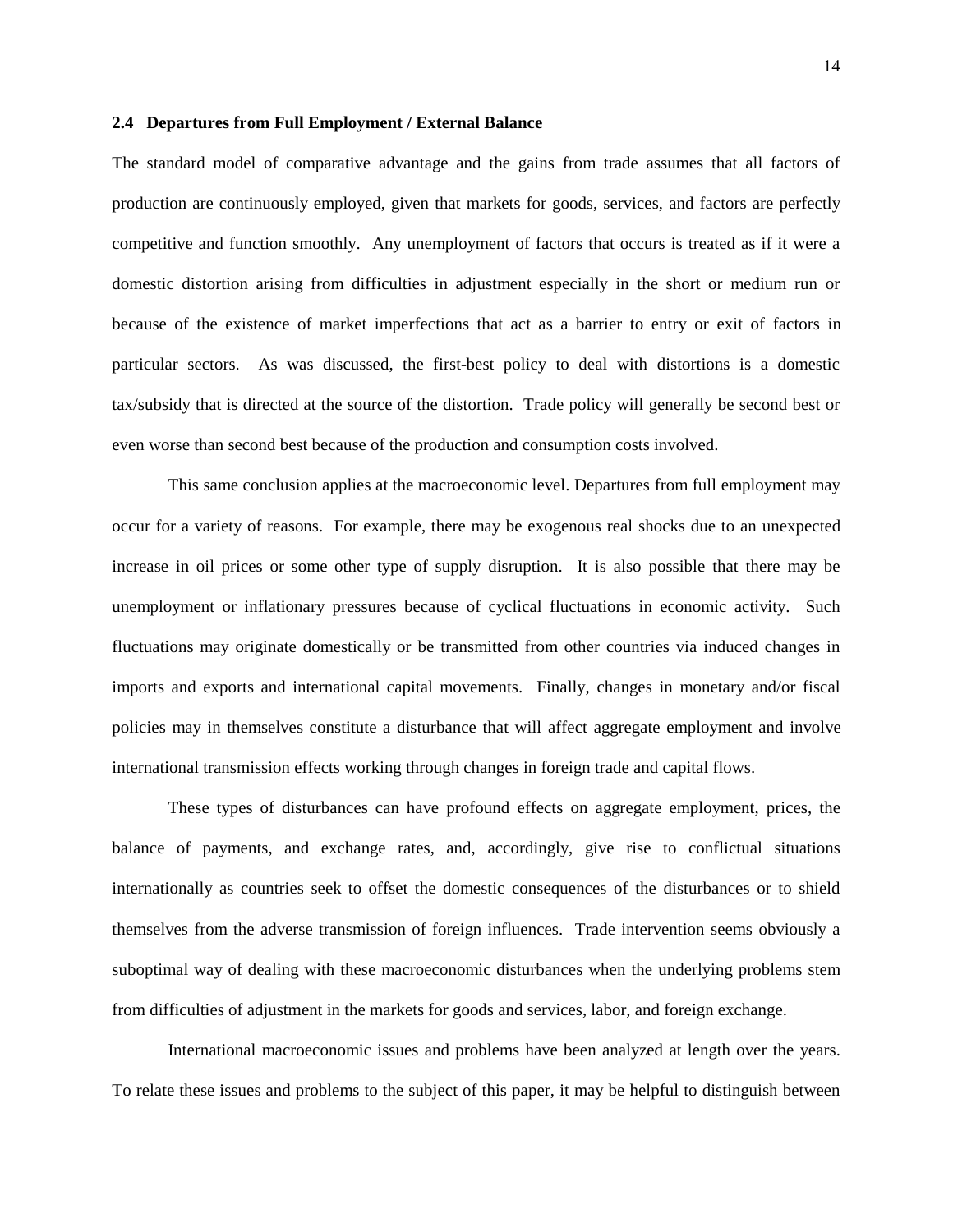the defensive and offensive uses of policies in trying to cope with various types of macroeconomic disturbances and interactions. For example, if a country were to impose import restrictions to raise the level of employment and improve its current account balance, this could be considered an offensive policy since it would represent an effort by one country to improve its position at the expense of another. A currency devaluation designed for the same purpose would work similarly since it would improve conditions in the home country while at the same time worsening conditions abroad. Policies designed to improve a country's macroeconomic performance through changes in exports and imports thus appear to be exploitative, and, to the extent that other countries may respond in kind, output and employment will be reduced at home and abroad. By the same line of reasoning, the defensive use of macroeconomic policies may appear to be justified if a country wishes to shield itself from the effects of foreign induced changes in international trade and capital movements.

There is a very interesting and important lesson of macroeconomic policy that has emerged from the foregoing theoretical reasoning that is similar to our earlier point concerning first-best policies. The difference here arises from the international transmission effects noted. Thus, suppose two countries are both experiencing a recession or inflation. In either case, the optimal policy for each country would be to undertake domestic expansionary or contractionary macroeconomic policies designed to deal with the unemployment or inflationary pressures. If one country were to use trade or exchange-rate policies, this would be exploitative since it would exaggerate the other country's problems.

One can also imagine situations in which one country may be experiencing a recession and another country experiencing inflationary pressure. Depending on the type of exchange-rate system in effect, this may or may not result in a conflict situation. It will if exchange rates are fixed since expansionary domestic policies in the country with the recession will worsen the country's current account balance and have opposite effects abroad, and conversely if the country with inflation were to implement contractionary domestic policies. This problem does not arise, at least in theory, if the exchange rate is flexible since the exchange-rate movement should help to stabilize each economy.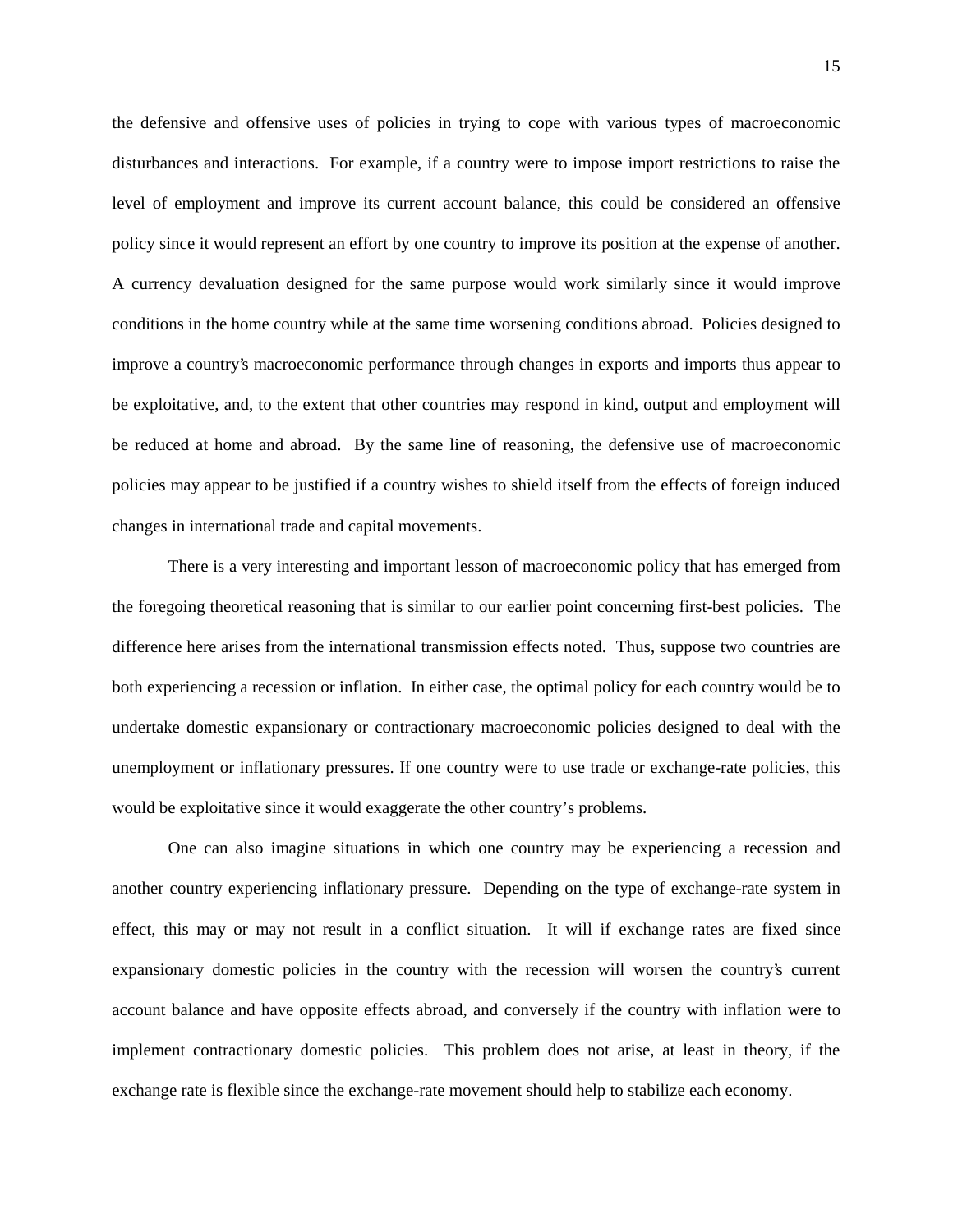In any event, the point is that there might be conditions when international harmony will be obtained by nations introducing macroeconomic policies that are targeted on domestic objectives. But international disharmony may ensue if countries use trade or exchange-rate measures for dealing with domestic problems or if countries introduce incorrect domestic macroeconomic policies that work in a destabilizing manner internationally. In these instances, it may be desirable accordingly for countries to attempt to cooperate by coordinating their policy actions rather than going it alone.

## **3. Conclusion**

An effort has been made in this paper to demonstrate how issues of conflict in international economic relations are handled conceptually in the theory of international trade and international macroeconomics.<sup>9</sup>

In an earlier paper (Stern, 1994, pp. 143-152), I sought to illustrate how some particular issues could be analyzed in a pragmatic manner using the Michigan Model of World Production and Trade. The Michigan Model is a large scale computer simulation model of the major trading countries in the global trading system. The model has been used to analyze the cases of implementing tariffs and safeguards policies, focusing on how unilateral U.S. actions would affect other countries. As concerns the imposition of tariffs, because of the possibility of retaliation, the conclusion was that it would be best if the policy action were not taken in the first place. With respect to safeguards policies designed to deal with unanticipated import surges, it appeared that the preferred policy was a multilateral domestic production subsidy rather than a unilateral/multilateral import tariff or quota.

Negotiating options in the Uruguay Round were also analyzed to show how countries might choose to formulate their negotiating positions and identify tradeoffs on particular options in the light of their national interests. The emphasis here was on the employment effects of different options, and the setting was one of cooperation for mutual gain by means of trade liberalization under the authority and influence of the GATT. A fourth set of experiments using the model related to the effects of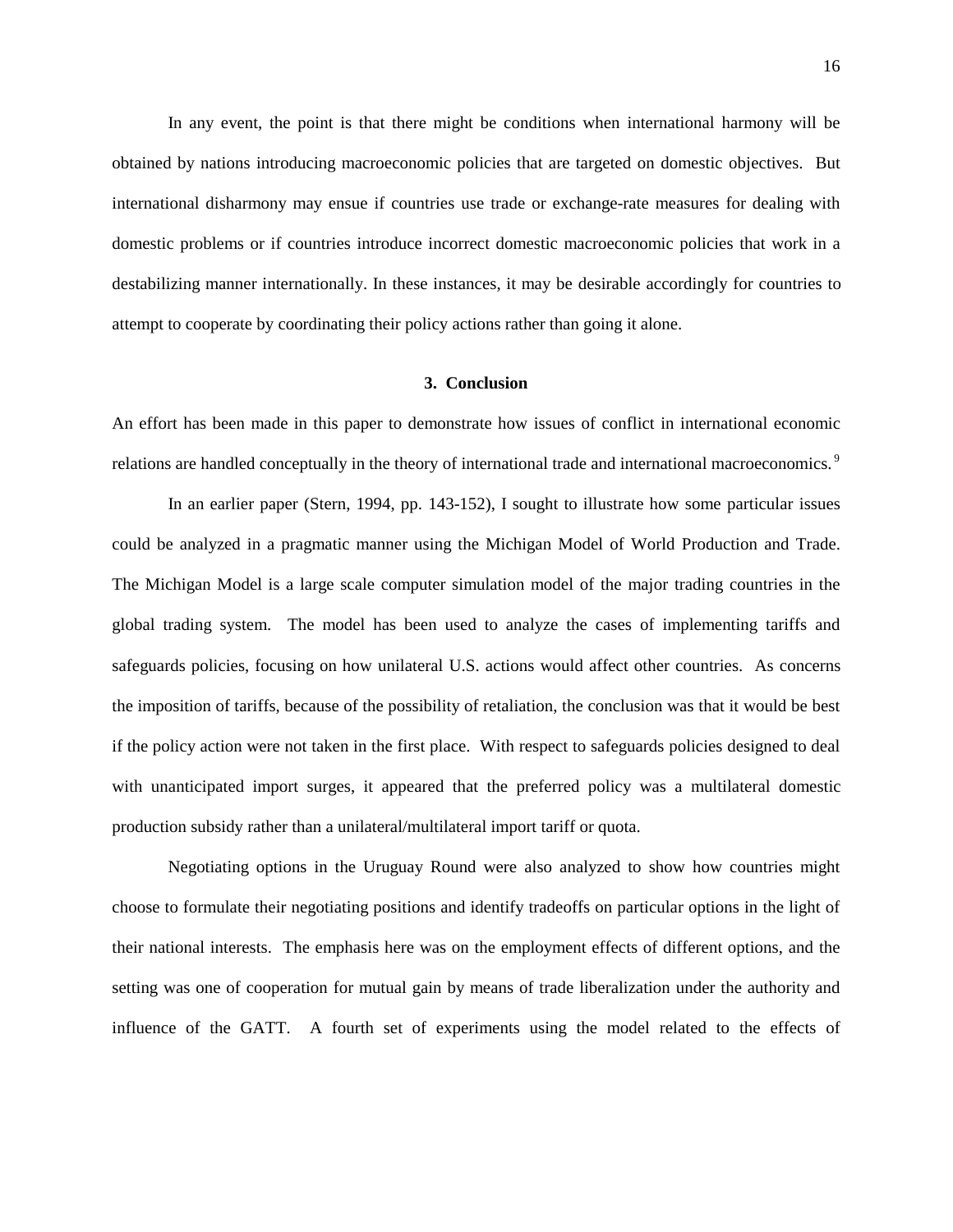unilateral/multilateral embargoes of international trade in armaments on employment effects in the major Western countries. It was shown in particular that the United States would experience only comparatively minor employment shifts if trade in armaments were eliminated. Other countries might experience more disruption of employment, but the effects could be mitigated by phasing in the changes in policies. In this last case, it would require agreement at the highest political levels to effect the reductions in trade in armaments. In reaching such a decision, it would be important to know how disruptive such changes would be. The Michigan Model results suggest that the effects involved would be manageable. If this conclusion were accepted by those countries concerned, then cooperative steps could be taken to defuse the potential for conflict to arise as the result of international trade in armaments.

The Michigan Model is only one example of the contribution that international economists can make to the analysis of conflict and cooperation in the international economic system. One can point to other economic modeling efforts that deal with different aspects of the global trading and payments system. The insights from international trade and macroeconomic theory and from empirical economic modeling thus have much to offer to economic and legal analysts and government officials who are involved in the international policy process.

#### **References**

Axelrod, Robert. 1983. *The Evolution of Cooperation*. New York: Basic Books.

 $\overline{a}$ 

Bhagwati, Jagdish N. 1971. "The Generalized Theory of Distortions and Welfare," in Jagdish N. Bhagwati, Robert A. Mundell, Ronald W. Jones, and Jaroslav Vanek (eds.), *Trade, Balance of Payments and Growth: Essays in Honor of Charles P. Kindleberger*. Amsterdam: North-Holland Publishing Co., pp. 69-90.

<sup>&</sup>lt;sup>9</sup> See Krugman (1995) for an analysis in support of many of the points made in this paper and criticism especially of the idea that international trade can be viewed as warfare between nations rather than as a source of mutual benefit.